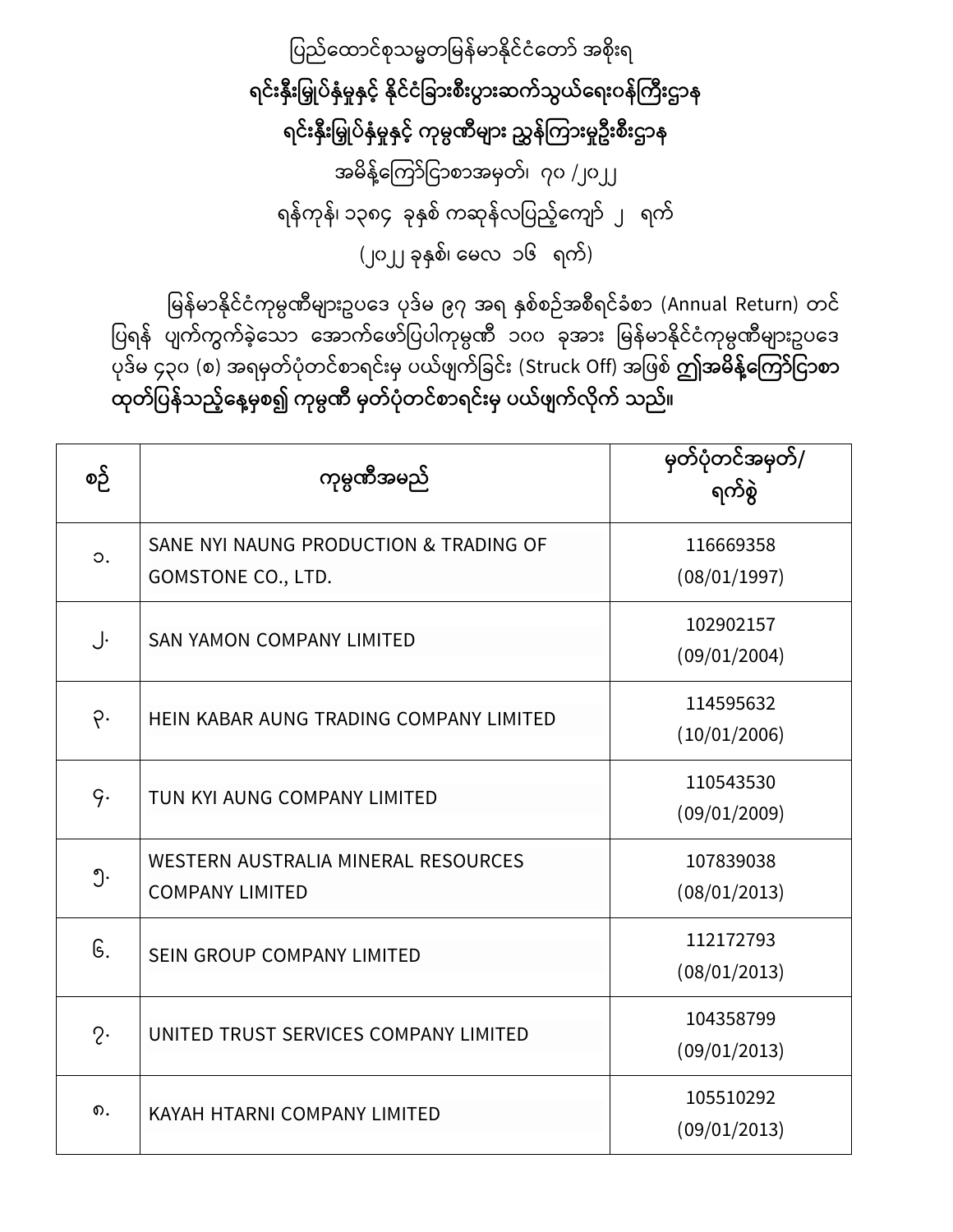| စဉ်               | ကုမ္ပဏီအမည်                                                      | မှတ်ပုံတင်အမှတ်/<br>ရက်စွဲ |
|-------------------|------------------------------------------------------------------|----------------------------|
| ၉.                | HTOO HTOO MYAT COMPANY LIMITED                                   | 103633486<br>(09/01/2013)  |
| OO.               | <b>COLOUR WING TRAVELS &amp; TOURS COMPANY</b><br><b>LIMITED</b> | 118442725<br>(09/01/2013)  |
| OO.               | <b>BLAZING FORTUNE COMPANY LIMITED</b>                           | 113498536<br>(10/01/2013)  |
| $O_1$ .           | YING RUN GEM CO LTD                                              | 109380520<br>(10/01/2013)  |
| ၁၃.               | SOE PYAE KYAW COMPANY LIMITED                                    | 114783641<br>(08/01/2014)  |
| og.               | AGRO SHOFAR INTERNATIONAL COMPANY LIMITED                        | 117980227<br>(09/01/2014)  |
| ၁၅.               | MYANMAR ORIENT WEALTH CONSTRUCTION<br><b>COMPANY LIMITED</b>     | 111956863<br>(09/01/2014)  |
| ၁၆.               | THALLARWADDY STAR CO., LTD.                                      | 114896330<br>(09/01/2014)  |
| ၁၇.               | AG GA DANA COMPANY LIMITED                                       | 118190874<br>(10/01/2014)  |
| ၁၈.               | NGATAINU COMPANY LIMITED                                         | 117069192<br>(10/01/2014)  |
| ၁၉.               | <b>BONANZA CITY COMPANY LIMITED</b>                              | 113460970<br>(09/01/2015)  |
| $\cdot$ $\circ$ . | <b>VANESSA COMPANY LIMITED</b>                                   | 111312729<br>(09/01/2015)  |
| ၂၁.               | BAGAN DYNASTY GROUP COMPANY LIMITED                              | 117899462<br>(09/01/2015)  |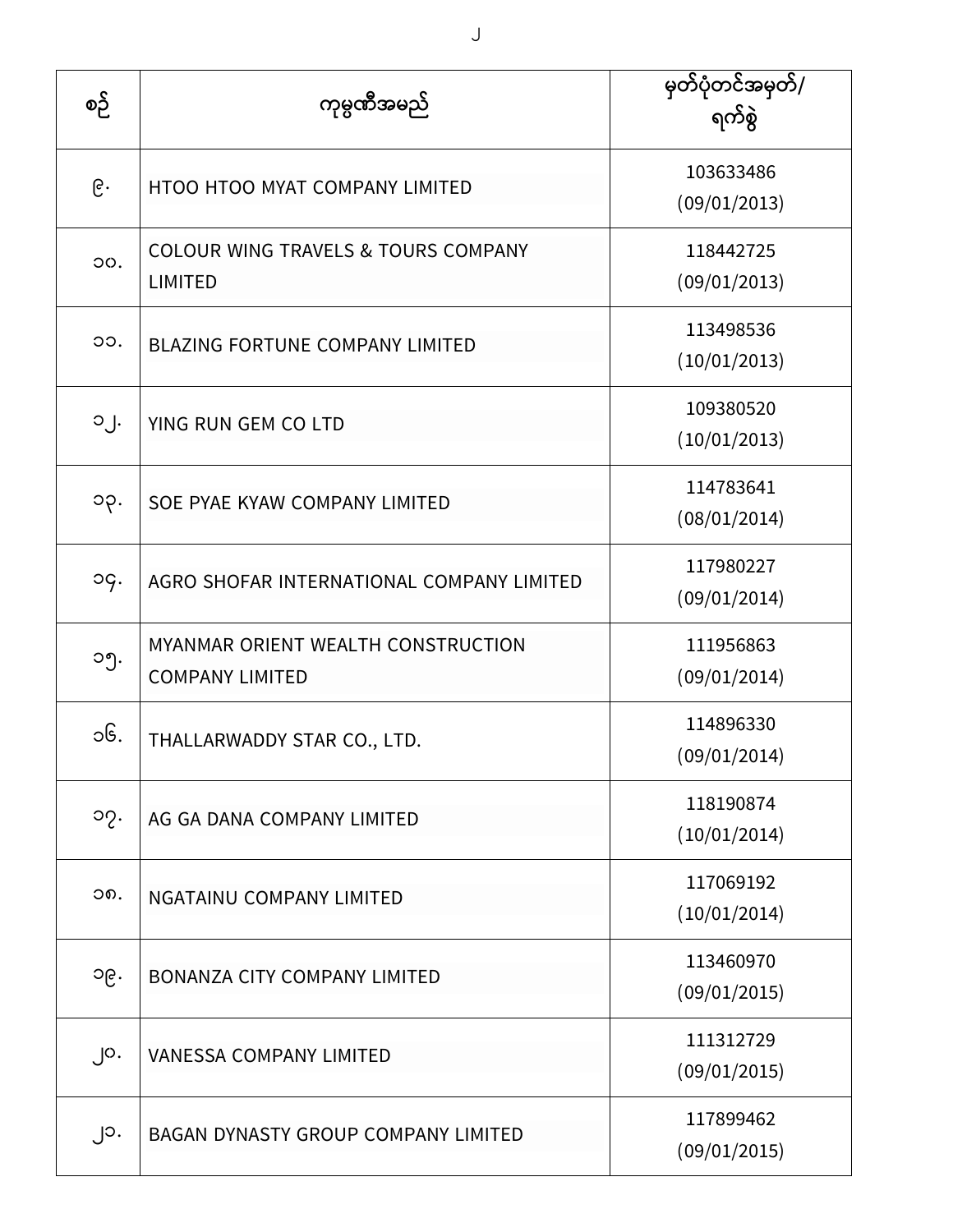| စဉ်             | ကုမ္ပဏီအမည်                                                                           | မှတ်ပုံတင်အမှတ်/<br>ရက်စွဲ |
|-----------------|---------------------------------------------------------------------------------------|----------------------------|
| JJ.             | KINGSMEN MYANMAR COMPANY LIMITED                                                      | 102530187<br>(09/01/2015)  |
| $J \circ \cdot$ | TRAVEL CORNER TRAVELS & TOURS COMPANY LTD                                             | 119404754<br>(08/01/2016)  |
| $J\varsigma$ .  | NAGOYA LIGHT COMPANY LIMITED                                                          | 112426604<br>(08/01/2016)  |
| ၂၅.             | BY LOGISTICS COMPANY LIMITED                                                          | 115458639<br>(10/01/2016)  |
| ၂၆.             | NEW HIGH TREND COMPANY LIMITED                                                        | 111386676<br>(09/01/2017)  |
| $J2$ .          | MYANMAR COLORIDO COMPAMY LIMITED                                                      | 118330765<br>(09/01/2017)  |
| ၂၈.             | UNITED MANDALAY GROUP (UMG) COMPANY<br><b>LIMITED</b>                                 | 114182168<br>(09/01/2017)  |
| ၂၉․             | SWNP CONSTRUCTION SERVICES COMPANY LIMITED                                            | 101957497<br>(09/01/2017)  |
| po.             | AUNG MYIN THEIKDI COMPANY LIMITED                                                     | 113427582<br>(09/01/2017)  |
| ၃၁.             | MYANMAR MINIATURE MAGIC INTERNATIONAL<br><b>BIOLOGICAL TECHNOLOGY COMPANY LIMITED</b> | 114746657<br>(09/01/2017)  |
| PJ.             | TL SEVEN COMPANY LIMITED                                                              | 115901079<br>(10/01/2017)  |
| 99.             | <b>WORLD LIGHT POWER COMPANY LIMITED</b>                                              | 116849623<br>(10/01/2017)  |
| pg.             | SHWE EAIN KABAR COMPANY LIMITED                                                       | 101759881<br>(10/01/2017)  |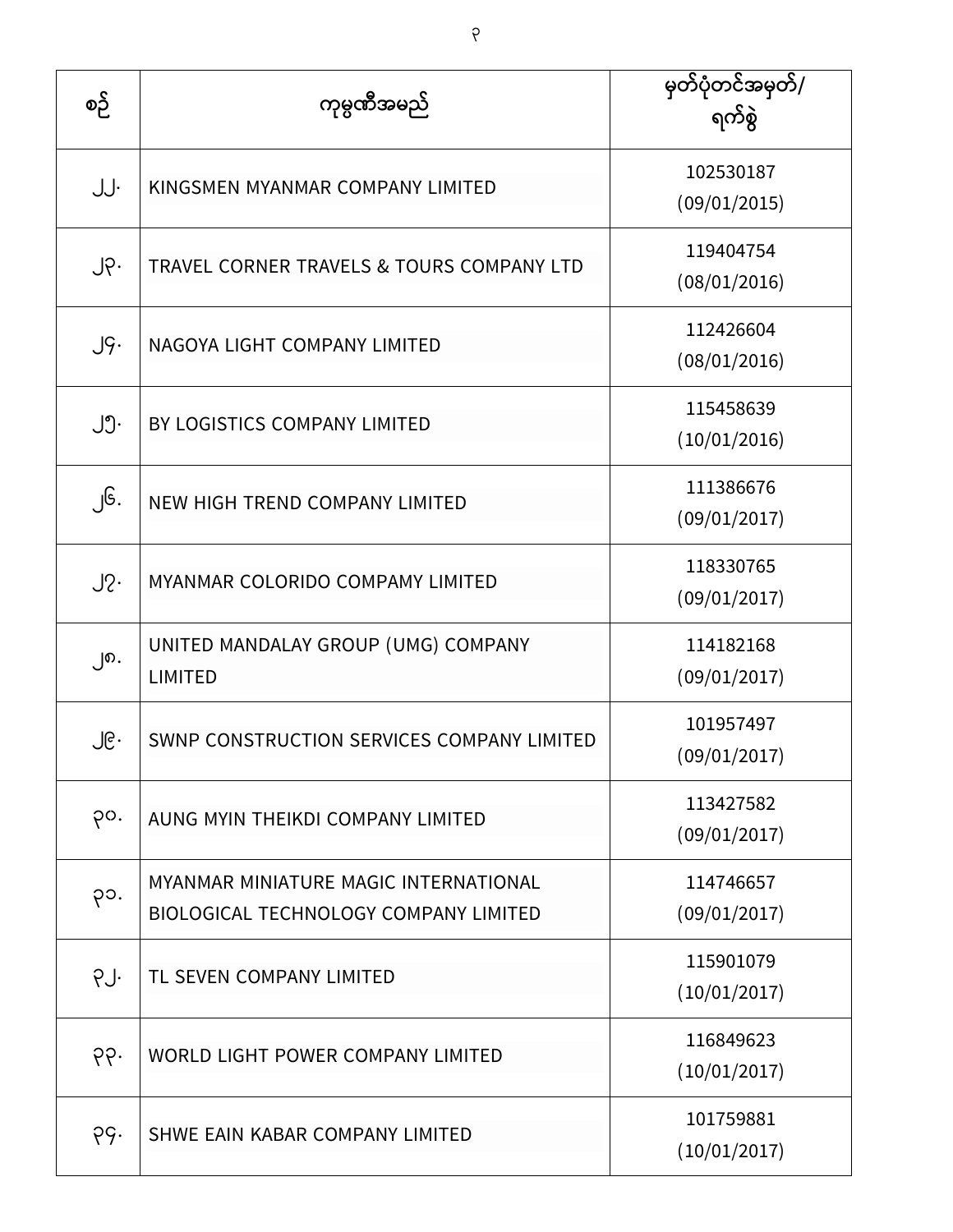| စဉ်  | ကုမ္ပဏီအမည်                                              | မှတ်ပုံတင်အမှတ်/<br>ရက်စွဲ |
|------|----------------------------------------------------------|----------------------------|
| ၃၅.  | SUNGMOO INTERNATIONAL COMPANY LIMITED                    | 103768381<br>(10/01/2017)  |
| ၃၆.  | KYI PHYO LIN COMPANY LIMITED                             | 103073243<br>(10/01/2017)  |
| 65.  | DE SHUN COMPANY LIMITED                                  | 101994457<br>(08/01/2018)  |
| po.  | <b>F R C LIMITED</b>                                     | 116627833<br>(08/01/2018)  |
| 66.  | SQFT GLOBAL PROPERTIES MYANMAR COMPANY<br><b>LIMITED</b> | 117712214<br>(08/01/2018)  |
| go.  | YOLO CLUB COMPANY LIMITED                                | 103337828<br>(08/01/2018)  |
| go.  | TW MANDAGON COMPANY LIMITED                              | 115417983<br>(09/01/2018)  |
| g.j. | HMAN KHOKE COMPANY LIMITED                               | 115275550<br>(09/01/2018)  |
| ၄၃.  | U RIT YADANAR COMPANY LIMITED                            | 113108002<br>(09/01/2018)  |
| 99.  | AYE THIRI SAN COMPANY LIMITED                            | 115514857<br>(09/01/2018)  |
| 99.  | U MAUNG MAUNG KYAW COMPANY LIMITED                       | 108676469<br>(09/01/2018)  |
| gG.  | PHONE MYINT MYAT KYAW COMPANY LIMITED                    | 102795601<br>(09/01/2018)  |
| 92.  | KYAW KS DEVELOPMENT TRADING COMPANY<br><b>LIMITED</b>    | 113775467<br>(09/01/2018)  |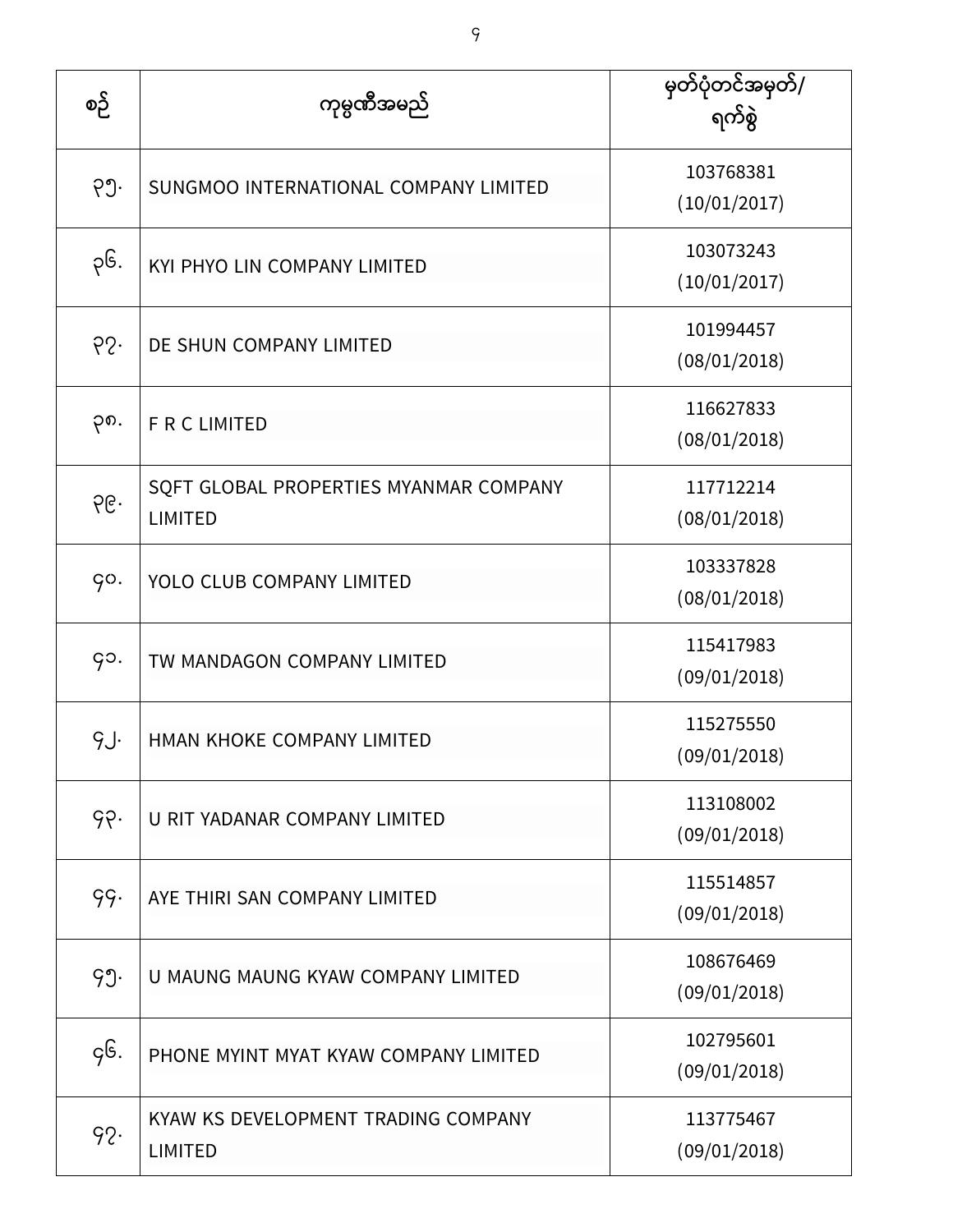| စဉ်              | ကုမ္ပဏီအမည်                                                 | မှတ်ပုံတင်အမှတ်/<br>ရက်စွဲ |
|------------------|-------------------------------------------------------------|----------------------------|
| ၄၈.              | NGWE LA SAN DEVELOPMENT COMPANY LIMITED                     | 114947229<br>(09/01/2018)  |
| ၄၉.              | MYANMAR FIRST BLOCKCHAIN RESEARCH COMPANY<br><b>LIMITED</b> | 111378819<br>(10/01/2018)  |
| ၅၀.              | TUN TAUK AUNG HAUNG PAR COMPANY LIMITED                     | 103642892<br>(10/01/2018)  |
| ၅၁.              | ZAW MYINT SOE COMPANY LIMITED                               | 116421151<br>(10/01/2018)  |
| ၅၂.              | MAY MYANMAR COMPANY LIMITED                                 | 103725488<br>(10/01/2018)  |
| ၅၃.              | ZENITH SEVEN STARS HOLDINGS LIMITED                         | 113508582<br>(10/01/2018)  |
| ၅၄.              | <b>MASCOWAY COMPANY LIMITED</b>                             | 116213885<br>(10/01/2018)  |
| ၅၅.              | PYI TUN THAUK COMPANY LIMITED                               | 117997162<br>(10/01/2018)  |
| ၅၆.              | KYAW HTIN NAW YA HTAR COMPANY LIMITED                       | 113735260<br>(08/01/2019)  |
| $\mathfrak{D}$ . | TOE YADANAR PHYO LIMITED                                    | 113700467<br>(08/01/2019)  |
| ၅၈.              | MYRRH ADVISORY SERVICES COMPANY LIMITED                     | 113722444<br>(08/01/2019)  |
| ၅၉.              | PERFECT PRINT CO., LTD.                                     | 113724897<br>(08/01/2019)  |
| Go.              | MOE HTET LA YAUNG COMPANY LIMITED                           | 113750448<br>(08/01/2019)  |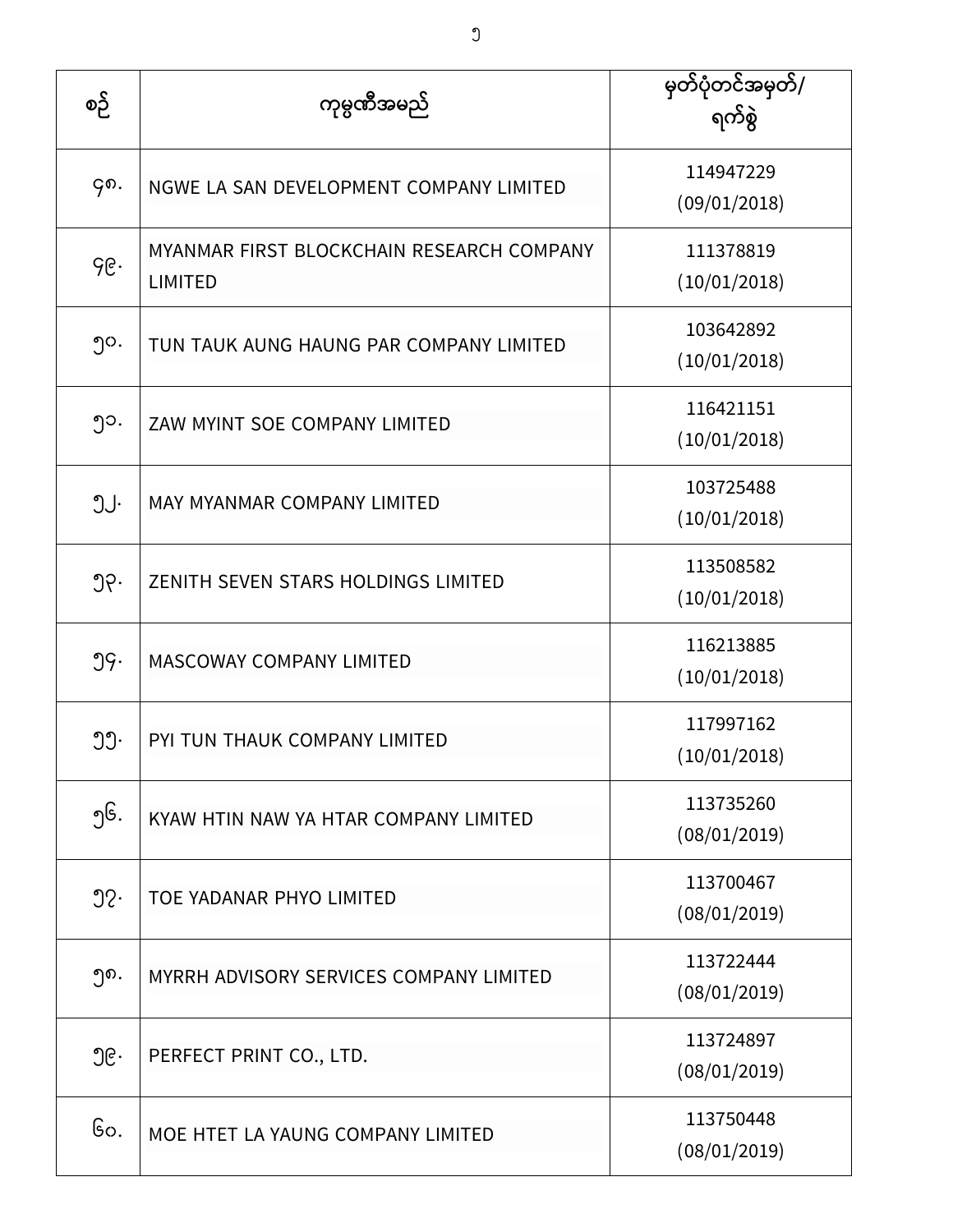| စဉ်             | ကုမ္ပဏီအမည်                                                     | မှတ်ပုံတင်အမှတ်/<br>ရက်စွဲ |
|-----------------|-----------------------------------------------------------------|----------------------------|
| ၆၁.             | TUN TAUK AYAR COMPANY LIMITED                                   | 113774002<br>(08/01/2019)  |
| ၆၂.             | KUT KAI MG SEIN COMPANY LIMITED                                 | 113760826<br>(08/01/2019)  |
| ၆၃.             | SEINKABAR MIN AGRICULTURE COMPANY LIMITED                       | 113747129<br>(08/01/2019)  |
| Gg.             | TORAH GLOBAL CO., LTD                                           | 113749970<br>(08/01/2019)  |
| ၆၅.             | HTUT AUNG TIN TRADING AND SERVICE COMPANY<br><b>LIMITED</b>     | 113948795<br>(09/01/2019)  |
| GG.             | SIAN PHUNGVUH COMPANY LIMITED                                   | 113924101<br>(09/01/2019)  |
| ၆၇.             | <b>G WORLD COMPANY LIMITED</b>                                  | 113965444<br>(09/01/2019)  |
| ၆၈.             | <b>VALLEY ETERNAL COMPANY LIMITED</b>                           | 113806435<br>(09/01/2019)  |
| ၆၉.             | DNC TRANSIT COMPANY LIMITED                                     | 113812788<br>(09/01/2019)  |
| $2^{\circ}$ .   | WAI YAN PHYO TRADING COMPANY LIMITED                            | 113806478<br>(09/01/2019)  |
| $2^{\circ}$ .   | MYANMAR-CHINA ORTHOPAEDIC COOPERATION<br><b>COMPANY LIMITED</b> | 113962933<br>(09/01/2019)  |
| 2J <sub>1</sub> | THAW ZIN (TZ) COMPANY LIMITED                                   | 113920475<br>(09/01/2019)  |
| 26              | TOP TO TOP COMPANY LIMITED                                      | 113963603<br>(09/01/2019)  |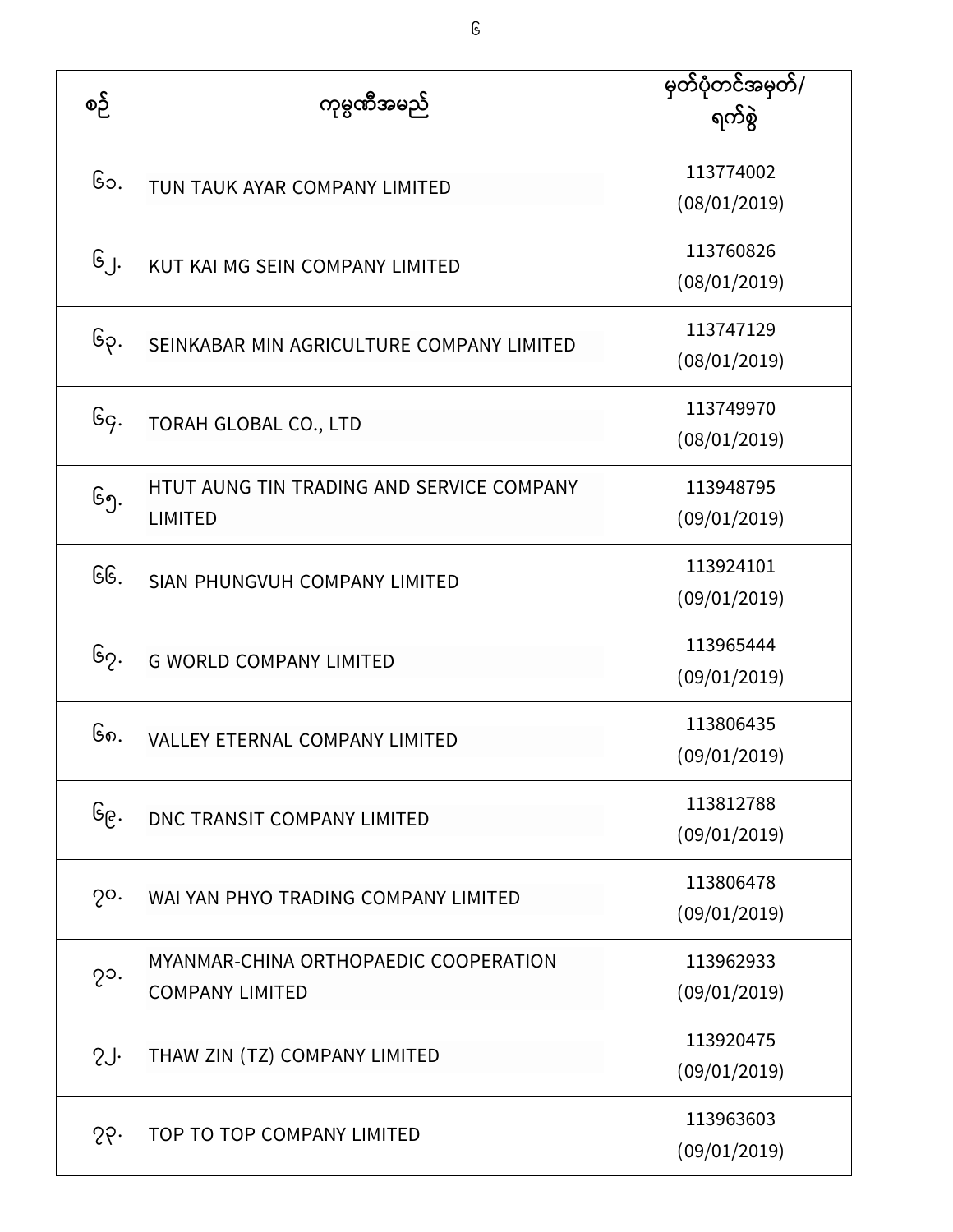| စဉ် | ကုမ္ပဏီအမည်                                             | မှတ်ပုံတင်အမှတ်/<br>ရက်စွဲ |
|-----|---------------------------------------------------------|----------------------------|
| 29. | MON MON MYAT MYAT REAL ESTATE COMPANY<br><b>LIMITED</b> | 114193119<br>(11/01/2019)  |
| 29. | NIKKO SM RESOURCES COMPANY LIMITED                      | 114211893<br>(11/01/2019)  |
| ၇၆. | YE PAING THU COMPANY LIMITED                            | 114098248<br>(11/01/2019)  |
| 22. | SHAR SHAR AUNG COMPANY LIMITED                          | 114077844<br>(11/01/2019)  |
| ၇၈. | EVER SMILE MANDALAY COMPANY LIMITED                     | 114077526<br>(11/01/2019)  |
| 56. | LINN NADI COMPANY LIMITED                               | 114064645<br>(11/01/2019)  |
| ၈၀. | SHWE LETT PAING THU COMPANY LIMITED                     | 114111163<br>(11/01/2019)  |
| ၈၁. | M-SHIN JU KU COMPANY LIMITED                            | 114078611<br>(11/01/2019)  |
| ၈၂. | NICE DREAM GROUP COMPANY LIMITED                        | 114202592<br>(11/01/2019)  |
| ၈၃. | <b>GOLOKA COMPANY LTD</b>                               | 114135682<br>(11/01/2019)  |
| ၈၄. | NGWE LETT PAING THU COMPANY LIMITED                     | 114111929<br>(11/01/2019)  |
| ၈၅. | MOE EAINT CHEL COMPANY LIMITED                          | 114152714<br>(11/01/2019)  |
| ၈၆. | MANI THITSAR COMPANY LIMITED                            | 114152471<br>(11/01/2019)  |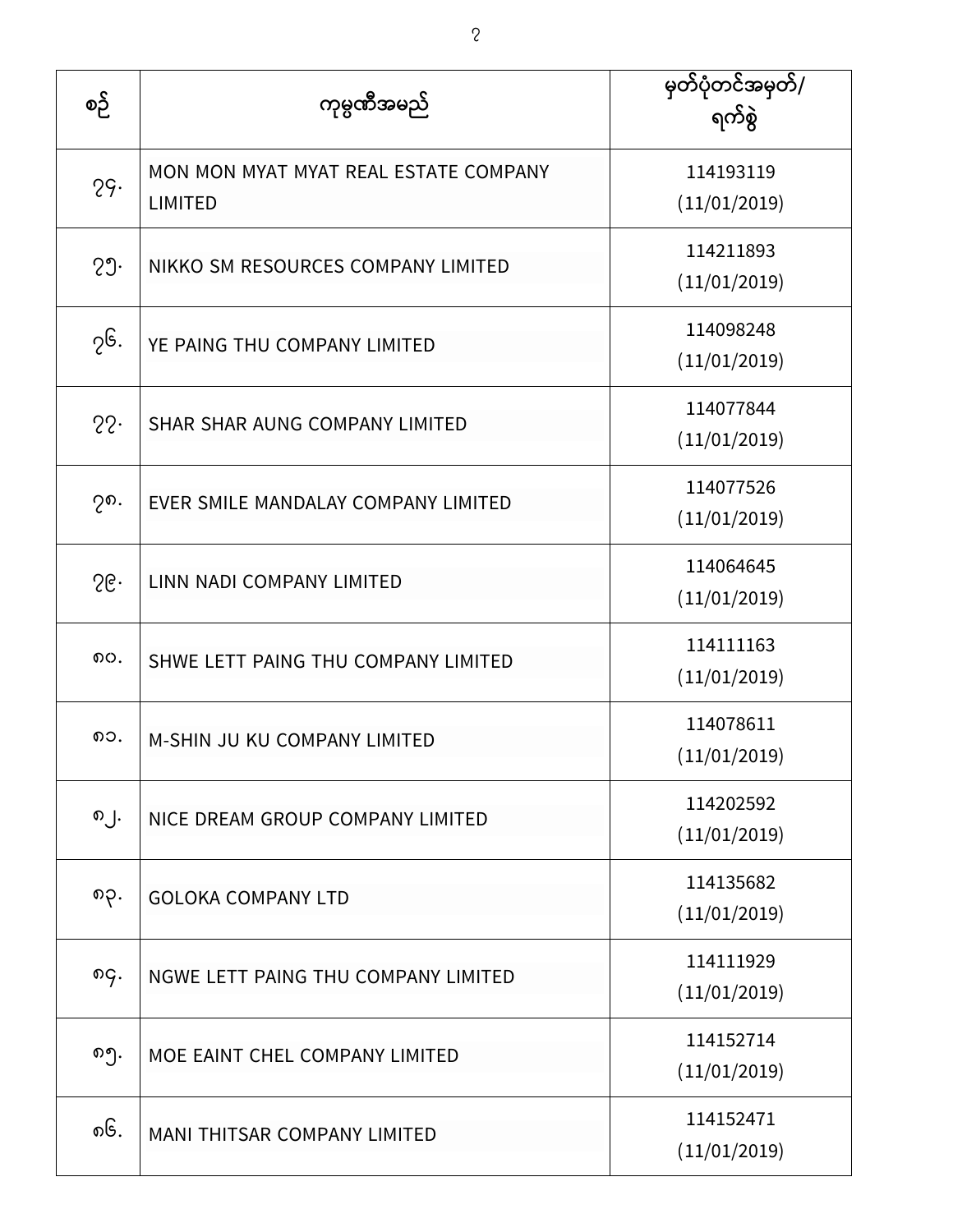| စဉ် | ကုမ္ပဏီအမည်                                           | မြတ်ပုံတင်အမှတ်/<br>ရက်စွဲ |
|-----|-------------------------------------------------------|----------------------------|
| ၈၇. | THU WANNA AUNG COMPANY LIMITED                        | 114165492<br>(11/01/2019)  |
| ດດ. | ASIAN MAX LOGISTIC SERVICE CO., LTD                   | 114140155<br>(11/01/2019)  |
| ၈၉․ | ROYAL TAGON TRADER COMPANY LIMITED                    | 114207624<br>(11/01/2019)  |
| ၉၀. | BURAQ INTERNATIONAL TRADING COMPANY<br><b>LIMITED</b> | 114203165<br>(11/01/2019)  |
| ၉၁. | SHWE ZABU MYINT MOH COMPANY LIMITED                   | 114094757<br>(11/01/2019)  |
| ၉၂. | SOE SANDAR TUN COMPANY LIMITED                        | 114163961<br>(11/01/2019)  |
| ၉၃. | PYAW PYAW NWEL COMPANY LIMITED                        | 114209368<br>(11/01/2019)  |
| ၉၄. | NIVERNA ENGINEERING GROUP COMPANY LIMITED             | 114245380<br>(12/01/2019)  |
| ၉၅. | <b>CLEVEROWL YANGON FOOD COMPANY LIMITED</b>          | 114238643<br>(12/01/2019)  |
| ၉၆. | <b>BED AND BUTLER GROUP LTD</b>                       | 114214272<br>(12/01/2019)  |
| ၉၇. | SHWE EAIN SI MYANMAR LAND COMPANY LIMITED             | 114230723<br>(12/01/2019)  |
| ၉၈. | NAN YADANARBON GEMS COMPANY LIMITED                   | 114230693<br>(12/01/2019)  |
| ၉၉. | MYINT AUNG MOE TRADING COMPANY LIMITED                | 114269638<br>(13/01/2019)  |